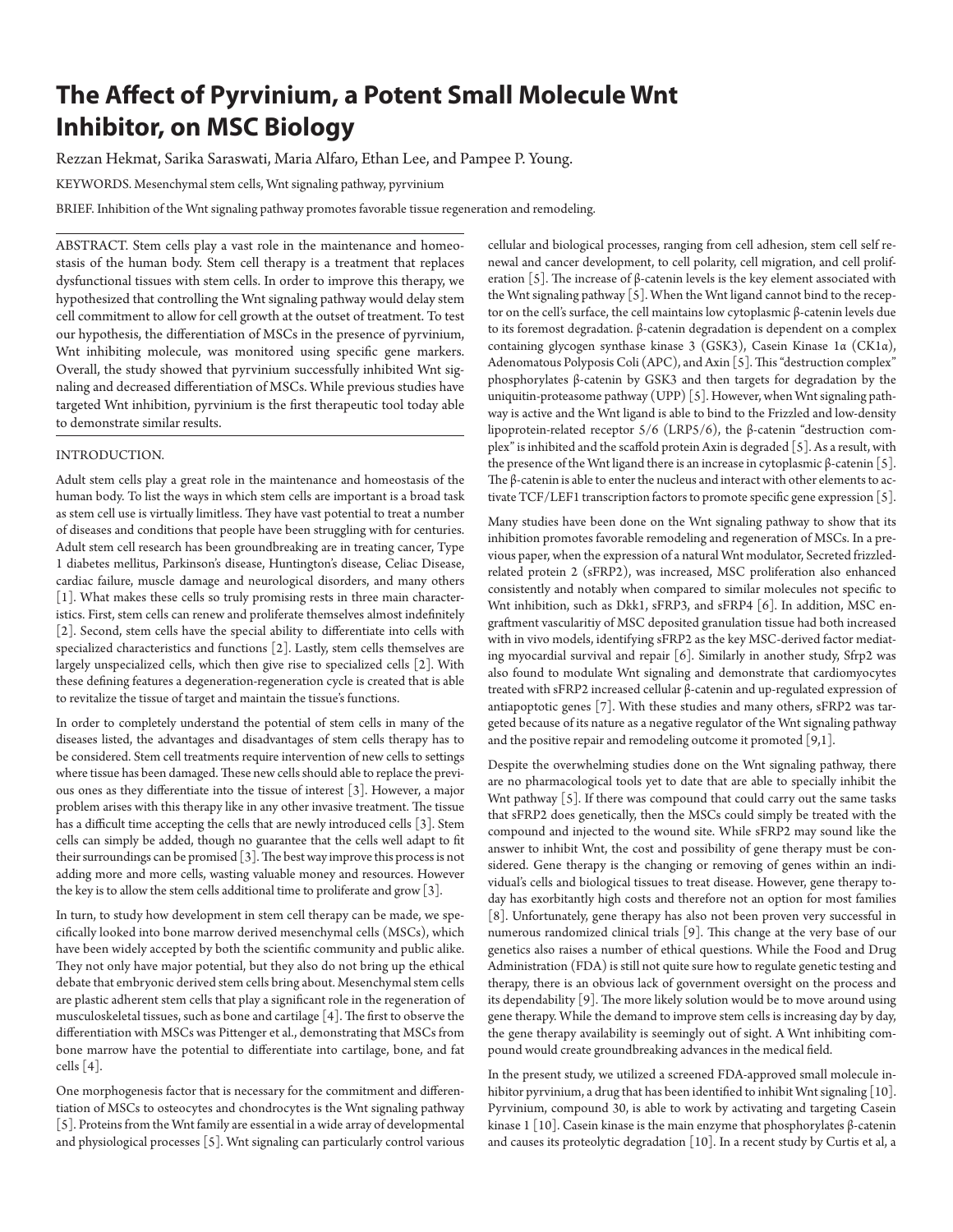chemical screen showed that pyrvinium inhibited Wnt signaling. A TOP-flash reporter assay was done showing the absorbance of the luciferase gene, which is up-regulated when β-catenin progresses to the nucleus and gets transcribed. In the presence of pyrvinium, Wnt signaling was illustrated through the down regulation of luciferase as concentration of pyrvinium is increased. However when compared to its molecular analog compound 211, that is not specific to Wnt inhibition, the luciferase signals remained the same.

In Saraswati, *et al.*,MSC proliferation was quantified in vitro and in vivo increased with the presence of pyrvinium. In the in vitro study the same concentration of pyrvinium and compound 211 were added to MSCs, and checked for proliferation using BrdU assay. The results demonstrated pyrvinium increased proliferation. The in vivo experiment investigated cellularity via sponges loaded with MSCs injected with pyrvinium or 211 and was quantified using rt-PCR of GFP labeled MSCs. The results showed the MSC engraftment increased with pyrvinium and GFP levels in the pyrvinium treated cells had increased.

From these previous studies, we can conclude that pyrvinium inhibits Wnt signaling and increases the proliferation of MSCs, similarly to sFRP2. However, the differentiation has yet to be fully examined. The differentiation of the MSCs treated with pyrvinium is a key element in order to examine the complete effect of the compound on the development of stem cells, as differentiation is of the main characteristics responsible for their distinguished qualities. This study investigates and addresses one of the most important factors, differentiation, in order to improve MSCs for treatments without gene therapy. To fulfill their potential in the medical field we hypothesis that an immediate decrease of MSC differentiation is beneficial to buy time for cells to maximize proliferation.

#### MATERIALS AND METHODS.

# *MSC Culture.*

The source of the MSCs was bone marrow derived mouse MSCs. These stem cells were initially grown as monolayer cultures in Dulbecco's modified Eagle's medium containing 10% defined fetal bovine serum (Hyclone, Mediatech) and antibiotics in 10 cm2 plates. In order to propagate the cells, MSCs were trypsinized with 0.25% trypsin (CellGro, Mediatech) after washing the monolayer with phosphate buffer saline (PBS). The cells were counted using a hemocytometer and seeded at a density of 8 x 105 in a 10-cm2 plates for propagation. *Insect Model.*

### *MSC Differentiation.*

In order to observe differentiation, cells were plated at a density of about 6.0 x 103 cells/well in 6 well tissue culture plates and tissue culture slides (BD Falcon) in freshly made differentiation media. The osteogenic differentiation media contained 10% hyclone FBS, 0.1 mM ascorbic acid, 10 mM β-Glycerophosphate, 10-7 M dexamethasone, Antibiotics, and fungizone in low glucose Dulbecco's modified Eagle medium. The chondrogenic media consisted of 10% hyclone FBS, 0.01 ug/ml transforming growth factor beta (TGF-β), 10-7 M dexamethasone, antibiotics, and fungizone in low glucose Dulbecco's modified Eagle Medium. The cells were differentiated for 8 days at 37 °C in the presence or absence of treatments. The osteogenic and chondrogenic media with or without treatments were changed every 3 to 4 days.

## *Treatment.*

During differentiation the MSCs were treated with 100nM concentration of pyrvinium in the presence or absence of Wnt3a (R & D). Wnt3a (50ng/ml) or compound 211 (100 nM) alone or in combination was used to treat the cells for positive and negative controls of Wnt inhibition, respectively. Pyrvinium and compound 211 were added every 3 to 4 days and Wnt3a was added every day for 8 days.

# *RNA Isolation and Quantitative Real-time Reverse Transcription-Polymerase Chain Reaction (qRT-PCR).*

The osteogenic and chondrogenic differentiation was stopped on the 8th day. The cells were washed with PBS and 500 ul of the TRIZOL reagent (Invitrogen) using the Gibco Life Technologies protocol. For both the osteogenic and chondrogenic studies, the cells were harvested on day 8. The total RNA was isolated from the cells using TRIZOL reagent (Invitrogen) and first strand cDNA was synthesized with reverse transcriptase and oligo(dT) priming (iScript, BioRad), from total RNA. One ug of cDNAs was used for PCR amplification using individual primers (Integrated DNA Technologies) specific to collagen XI and ostecalcin including the constitutive gene GAPDH (glyceraldehyde-3-phosphate dehydrogenase). Real-time RT-PCR was performed in triplicate for each sample with a commercial system (iCyler; BioRad) and fluorescence detection (FastStart SYBR Green;Rocher). Each reaction was normalized against 18S.

# *Alizarin Red and Toluidine Blue Staining.*

MSCs cultured on the tissue culture slides in the presence of osteogenic media were stained with alizarin red to detect calcific deposition. Cells were fixed on tissue culture slides in 100 % ethanol following a wash in PBS for 15-20 minutes at room temperature. Fixation solution was then removed and cells were washed with PBS. Filtered 2% Alizarin Red stock solution (pH 4.2) adjusted to have a pH of 6.4 was added to the fixed cells and left at room temperature for 1 hour. Alizarin Red Solution was removed and cells were rinsed once again with PBS. Chondrogenic cultures were stained with toluidine blue, which detects bone and cartilage deposition. Cells were then hydrated and washed with distilled water and fixed in 10% fomalin. Filtered 1% toluidine blue stock solution was adjusted to have a pH of around 2.4 with 1% sodium chloride. Working solution was added to cells for 2-3 minutes and then washed with distilled water. The images were acquired with a digital camera (Pixera, Los Gatos, CA).

### *Protein Isolation/Western Blot.*

Following osteogenic and chondrogenic differentiation, MSCs were harvested in Radio-Immunoprecipitation Assay (RIPA, Sigma-Aldrich) buffer on the 8th day . The protein was then taken from the 4oC and fractionated by ultracentrifugation at 100,000 X g into the cytoplasmic and nuclear fractions. Cellular proteins were extracted with RIPA buffer. After BCA Protein Assay (Pierce), proteins were resolved by SDS/PAGE (12%) and transferred to nitrocellulose (BioRad). Membranes were blocked in 5% milk-TBST at 4°C overnight and then incubated with primary antibody diluted in 5% milk-TBST at 4°C overnight. Species-specific secondary antibodies were used and chemiluminesence (PerkinElmer, NEL104) was detected by film. β-actin (Santa Cruz) was used as a loading control.

## *Statistical Analysis.*

The statistical significance between experimental groups and control was determined by unpaired Student's t-test, Mann Whitney Test, or ANOVA followed by Newman-Keuls post-test as designated using GraphPad Prism. P<0.05 was considered statistically significant.

# RESULTS.

*Pyrvinium reduces the cytoplasmic β-catenin levels of MSC during differentiation:* Western blot analysis of the cytoplasmic extracts of MSCs differentiated into chondrogenic and osteogenic lineages revealed that MSC treated with pyrvinium had decreased cytoplasmic β-catenin levels indicating suppression of Wnt activity, when compared to control (Figure 1). However, in osteogenic and chondrogenic differentiation of MSCs treated with compound 211 did not result in a change of β-catenin levels, demonstrating that Wnt activity was not changed. These results indicate that pyrvinium inhibits Wnt signaling during osteogenic and chondrogenic differentiation.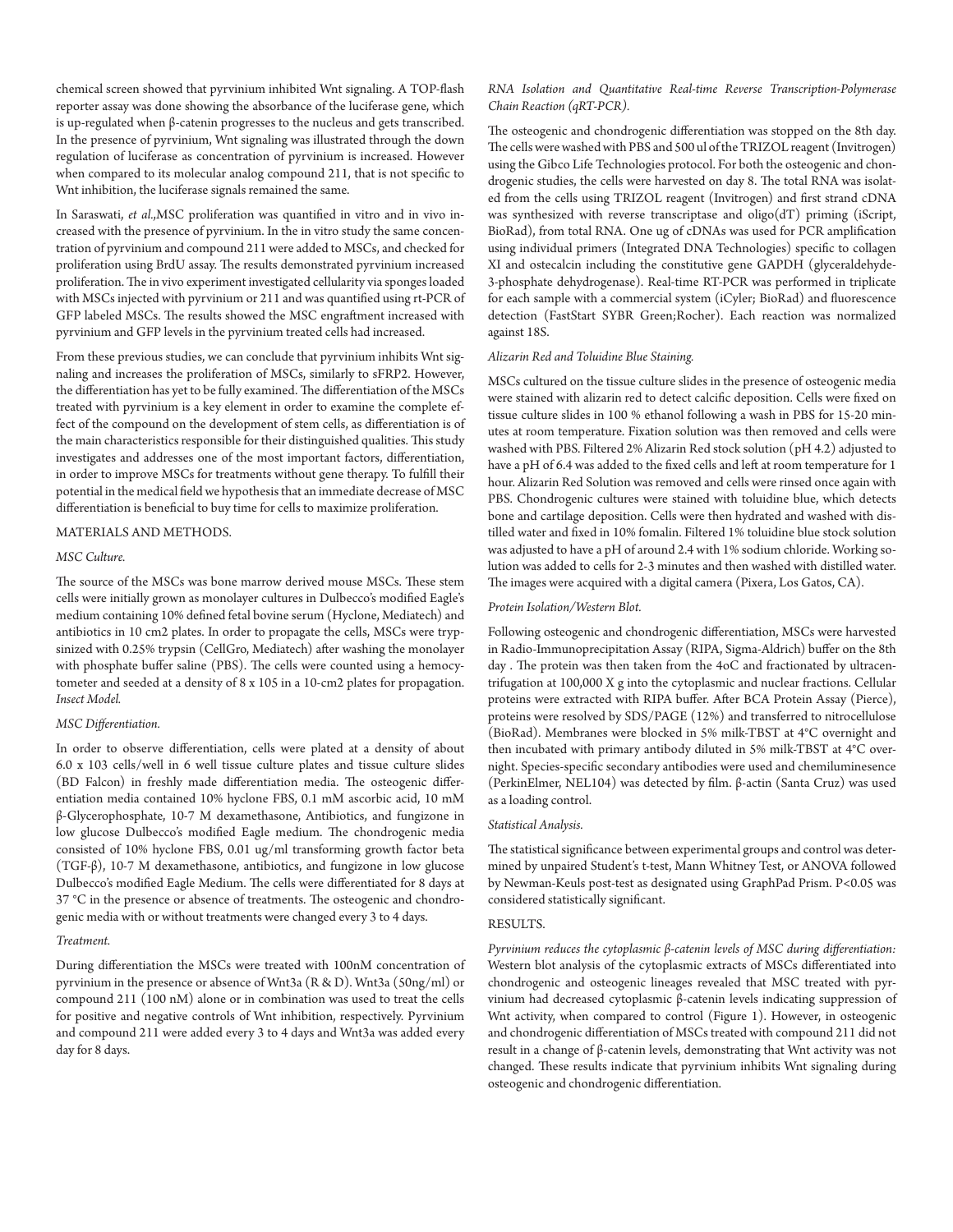

**Figure 1.** Pyrvinium reduces the cytoplasmic β-catenin levels of MSC during differentiation. MSCs were cultured in the osteogenic and chondrogenic media in the presence or absence of compd 211 or pyrvinium for 8 days. Cytoplasmic fraction was separated from the membrane fraction by ultracentrifugation at 100,000 X g for 2 hrs. Fifteen ug of the cytoplasmic proteins were separated on a SDS-PAGE and analyzed by western blot analysis using anti-β-catenin monoclonal Ab . β-actin was used to analyze equal loading.

*Pyrvinium reduces the differentiation of MSCs into Osteocytes:* (Figure 2b) The transcript levels of the osteogenic differentiation marker, osteocalcin, progression into the nucleus decreased  $\sim$ 3 fold in the presence of pyrvinium (p<0.05) and did not change in the presence of the control compound 211. Wnt, used as a positive control, enhanced the osteocalcin levels by ~2.7 fold. In addition, cells treated with pyrvinium in the presence of Wnt had ~3.45 fold decreased levels of osteocalcin when compared to the osteocalcin levels of the cells treated with Wnt alone; the similar effect was not observed in the cells treated with compound 211 in the presence of Wnt (Figure 2a). In addition, Alizarin red staining shows that osteogenic differentiation of MSCs decreased when in the presence of pyrvinium in both with and without treatments of Wnt. However, Osteogenic differentiation of MSCs stayed consistent with the control compound 211 in both cases Wnt treatment.



**Figure 2.** Pyrvinium reduces the differentiation of Mesenchymal stem cells (MSCs) into Osteocytes. MSCs were cultured for 8 days in the osteogenic differentiation media in the presence or absence of compound 211, pyrvinium, or Wnt3a. Treatment was also performed with Wnt3a in combination with compd 211 or pyrvinium. **A**) Representative images [20x] of Alizarin red stained MSCs. **B**) Fold change was calculated following quantitative real-time PCR for osteocalcin (osteocyte differentiation marker) with the cDNA made from the RNA isolated from the treated and untreated MSCs.

*Pyrvinium reduces the differentiation of MSCs into Chondrocytes:* (Figure 3b) The transcript levels of the chondrogenic differentiation marker, collagen XI, decreased by  $\sim$  2.6 fold with the pyrvinium treatment (p<0.05). However, collagen XI levels in MSCs treated with compound 211 were only marginally affected. The collagen XI levels did not change much in the presence of Wnt, which was used as positive control. Nonetheless, ~1.5 decrease in the osteocalcin levels was identified in the cells treated with Wnt in presence of pyrvinium (p<0.05) when compared with the collagen XI levels of the cells treated with Wnt alone. The effect was not observed in the presence of compound 211, which maintained constant differentiation. (Figure 3a) In addition, toluidine blue staining shows that chondrogenic differentiation of MSCs decreased in the presence of pyrvinium regardless of Wnt treatments. However, chondrogenic differentiation of MSCs stayed consistent with the control compound 211.



**Figure 3.** Pyrvinium reduces the differentiation of MSCs into Chondrocytes. MSCs were cultured for 8 days in the chondrogenic differentiation media in the presence or absence of compound 211 (Compd 211), pyrvinium, or Wnt3a. Treatment was also performed with Wnt3a in combination with compd 211 or pyrvinium. **A**) Representative images [20x] of Toluidine blue stained MSCs. **B**) Fold change was calculated following quantitative real-time PCR for collagen XI (chondrocyte differentiation marker) with the cDNA made from the RNA isolated from the treated and untreated MSCs.

*GAPDH Control:* In order to rule out the possibility that the inhibition of osteogenic and chondrogenic lineage markers in the presence of pyrvinium is due to cell death, a qRT-PCR was done on the GAPDH housekeeping gene. The levels of GAPDH stayed within ~1 fold when both the treatments of pyrvinium and compound 211 were added to the MSCs with osteogenic and chondrogenic media. These results further emphasize that pyrvinium inhibits MSCs to undergo osteogenic and chondrogenic lineage commitment and does not affect the housekeeping gene GAPDH.

## DISCUSSION.

Studies before had shown that pyrvinium was able to inhibit Wnt signaling [10] and that inhibiting Wnt signaling would affect proliferation of MSCs [11]. However, the direct affect of pyrvinium on differentiation has not been studied. Our results demonstrate that when pyrvinium is added there is a beneficial decrease of both osteogenic and chondrogenic differentiation. We hypothesized that the ability for MSCs to initially proliferate and then differentiate is crucial to create productive stem cells. Typically when stem cells are injected they differentiate immediately and are rarely accepted by the tissue [3]. However, if differentiation could be delayed to allow time for stem cells proliferation and